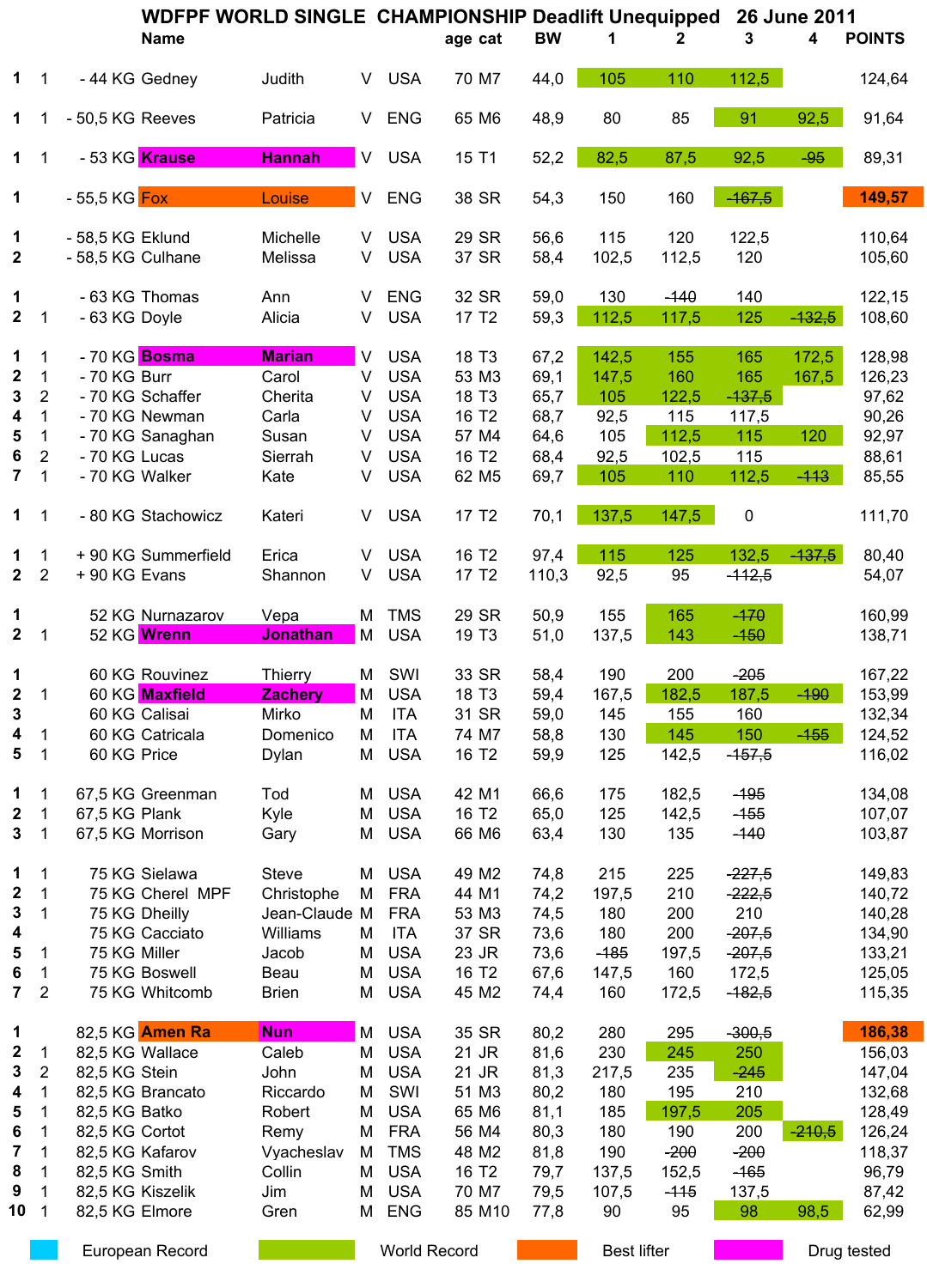|                         |                |                  | WDFPF WORLD SINGLE CHAMPIONSHIP Deadlift Unequipped |               |   |            |                   |           |        |          |             | 26 June 2011 |               |  |
|-------------------------|----------------|------------------|-----------------------------------------------------|---------------|---|------------|-------------------|-----------|--------|----------|-------------|--------------|---------------|--|
|                         |                |                  | <b>Name</b>                                         |               |   |            | age cat           | <b>BW</b> | 1      | 2        | 3           | 4            | <b>POINTS</b> |  |
|                         |                |                  |                                                     |               |   |            |                   |           |        |          |             |              |               |  |
| 1                       | 1              | 90 KG Verbeke    |                                                     | Beny          | M | <b>BEL</b> | 45 M2             | 87,1      | 270    | 290      | $\mathbf 0$ |              | 173,22        |  |
| $\mathbf 2$             |                | 90 KG Lapadat    |                                                     | Ryan          | M | CAN        | 31 SR             | 89,5      | 240    | 255      | 265         |              | 155,63        |  |
| 3                       |                |                  | 90 KG Gunasekena                                    | Jagath        | M | <b>USA</b> | <b>27 SR</b>      | 86,1      | 240    | 255      | $-262,5$    |              | 153,46        |  |
| 4                       | 1              | 90 KG Zhmud      |                                                     | Andrii        | M | <b>UKR</b> | 21 JR             | 83,2      | 240    | $-255$   | $-262,5$    |              | 147,77        |  |
| 5                       | 2              | 90 KG Tracey     |                                                     | James         | M | <b>USA</b> | 48 M2             | 88,0      | 220    | 237,5    | $-247,5$    |              | 140,96        |  |
| 6                       | 1              | 90 KG Boggs      |                                                     | <b>Corbin</b> | M | <b>USA</b> | 17 T <sub>2</sub> | 88,0      | 180    | 187,5    | 197,5       |              | 117,22        |  |
| 7                       | 1              | 90 KG Stirling   |                                                     | Kevin         | M | CAN        | 56 M4             | 89,0      | 175    | 195      | 205         |              | 120,81        |  |
| $\bf 8$                 | 1              | 90 KG Vaughin    |                                                     | Jim           | M | <b>USA</b> | 43 M1             | 89,7      | 165    | 182,5    | 190         |              | 111,44        |  |
| 9                       | 1              | 90 KG Seibel     |                                                     | Stephen       | M | <b>USA</b> | 54 M3             | 89,3      | 155    | $-170$   | 170         |              | 99,98         |  |
| 10                      | 1              |                  | 90 KG Donnelley                                     | Kenneth       | M | <b>USA</b> | 71 M7             | 89,4      | 147,5  | 160      | 170         |              | 99,91         |  |
| 1                       | 1              | 100 KG Thomas    |                                                     | <b>Bruce</b>  | M | <b>USA</b> | 48 M2             | 97,5      | 260    | 275      | 282,5       | $-293$       | 158,34        |  |
| 2                       |                |                  | 100 KG Niedzwicki                                   | Nathan        | M | <b>USA</b> | 26 SR             | 100,0     | 247,5  | $-265$   | $-265$      |              | 137,12        |  |
| 3                       | 2              | 100 KG Elbert    |                                                     | <b>Brian</b>  | M | <b>USA</b> | 49 M2             | 98,9      | 222,5  | 245      | $-255$      |              | 136,42        |  |
| 4                       | $\mathbf{1}$   | 100 KG White     |                                                     | John          | M | <b>USA</b> | 17 T <sub>2</sub> | 96,8      | 182,5  | 205      | 225         | $-232,5$     | 126,54        |  |
| 5                       |                | 100 KG Hickey    |                                                     | <b>Austin</b> | M | <b>IRE</b> | 31 SR             | 100,0     | 220    | 0        | 0           |              | 121,88        |  |
| 6                       | 1              | 100 KG Bell      |                                                     | James         | M | <b>USA</b> | 55 M4             | 99,7      | 182,5  | 217,5    | $-227,5$    |              | 120,67        |  |
| $\overline{\mathbf{7}}$ | 1              | 100 KG Michoud   |                                                     | John          | M | SWI        | 42 M1             | 93,4      | 195    | 205      | $-215$      |              | 117,47        |  |
| 8                       | 3              |                  | 100 KG Van Doren                                    | Marty         | M | <b>USA</b> | 47 M2             | 98,3      | 175    | 197,5    | 205         |              | 114,45        |  |
| 9                       | 2              | 100 KG Sandoval  |                                                     | Sean          | M | <b>USA</b> | 16 T <sub>2</sub> | 99,8      | 170    | 185      | 202,5       |              | 112,29        |  |
| 10                      | $\mathbf 1$    | 100 KG Bystrov   |                                                     | Valerij       | M | <b>RUS</b> | 70 M7             | 95,8      | 175    | 185      | 190         | $-192,5$     | 107,43        |  |
| 11                      | 3              | 100 KG Nunez     |                                                     | Armando       | M | <b>USA</b> | 16 T <sub>2</sub> | 98,9      | 182,5  | $-205$   | $-225$      |              | 101,62        |  |
| 12                      | 1              |                  | 100 KG Whitecomb                                    | Colton        | M | <b>USA</b> | 18 T <sub>3</sub> | 93,8      | 160    | $-172,5$ | 172,5       |              | 98,62         |  |
| 13                      | 1              |                  | 100 KG Tverdovskiy                                  | Evgeniy       | M | <b>RUS</b> | 61 M <sub>5</sub> | 95,1      | 160    | 170      | $-175$      |              | 96,48         |  |
| $142$                   |                | 100 KG Andrews   |                                                     | Timothy       | M | <b>USA</b> | 73 M7             | 97,9      | 127,5  | 140      | 150         |              | 83,91         |  |
| 1                       | 1              |                  | 110 KG Koehrsen                                     | <b>Craig</b>  | M | <b>USA</b> | 49 M2             | 108,8     | 280    | $-302,5$ | 305         | 313          | 164,09        |  |
| $\mathbf 2$             | $\mathbf{1}$   | 110 KG Hayes     |                                                     | Kelvin        | M | <b>USA</b> | 44 M1             | 105,5     | 277,5  | $-287,5$ | $-287,5$    |              | 150,65        |  |
| $\mathbf 3$             |                |                  | 110 KG Fenderson                                    | Darnel        | M | <b>USA</b> | 32 SR             | 100,7     | 252,5  | 265      | $-272,5$    |              | 146,39        |  |
| 4                       |                | 110 KG Dixon     |                                                     | Kevin         | M | CAN        | 38 SR             | 109,7     | 210    | 230      | 245         |              | 131,52        |  |
| 5                       | 2              | 110 KG Boggs     |                                                     | Mark          | M | <b>USA</b> | 49 M2             | 107,4     | 205    | 217,5    | 227,5       |              | 122,83        |  |
| 6                       | 2              | 110 KG Bolda     |                                                     | Keith         | M | <b>USA</b> | 43 M1             | 109,8     | 212,5  | 220      | 227,5       |              | 122,10        |  |
| $\overline{7}$          | 1              | 110 KG Kiszelik  |                                                     | Tyler         | M | <b>USA</b> | 16 T <sub>2</sub> | 109,8     | 142,5  | 160      | 170         |              | 91,24         |  |
| 8                       | $\overline{1}$ |                  | 110 KG Brodski sr                                   | Joe           | M | <b>USA</b> | 65 M6             | 104,9     | 115    | 130,5    | 132,5       |              | 72,07         |  |
| 1                       | 1              | 125 KG Donati    |                                                     | Raoul         | M | <b>USA</b> | 47 M2             | 116,4     | 272,5  | 290      | 308         |              | 163,04        |  |
| 2                       | 1              | 125 KG Riley     |                                                     | Ed            | M | <b>USA</b> | 50 M3             | 115,3     | 287,5  | $-297,5$ | 0           |              | 152,69        |  |
| 3                       |                |                  | 125 KG Balanowski                                   | Nathan        | M | <b>USA</b> | 31 SR             | 119,1     | $-270$ | 287,5    | $-295$      |              | 151,74        |  |
| 4                       |                | 125 KG Hickey    |                                                     | James         | M | <b>IRE</b> | 34 SR             | 113,6     | 280    | $-313$   | $-313$      |              | 149,16        |  |
| 5                       |                |                  | 125 KG Ortega MPF                                   | Michel        | M | SWI        | 39 SR             | 124,5     | 230    | 250      | 270         |              | 140,86        |  |
| 6                       | 1              | 125 KG Cain      |                                                     | David         | M | <b>USA</b> | 55 M4             | 118,1     | 240    | 257,5    | $-275$      |              | 136,14        |  |
| 7                       | 1              | 125 KG Abraria   |                                                     | Job           | M | <b>USA</b> | 40 M1             | 118,6     | 225    | 240      | 250         |              | 132,08        |  |
| 8                       | 1              | 125 KG Krueger   |                                                     | Gary          | M | <b>USA</b> | 64 M5             | 123,2     | 200    | 215      | $-222,5$    |              | 112,55        |  |
| 9                       | $\overline{2}$ | 125 KG Clasing   |                                                     | Ray           | M | <b>USA</b> | 51 M3             | 124,8     | 182,5  | 200      | 205         |              | 106,87        |  |
|                         |                |                  |                                                     |               |   |            |                   |           |        |          |             |              |               |  |
| 1                       |                | 145 KG Forestier |                                                     | Chris         | M | <b>USA</b> | 28 SR             | 138,5     | 275    | 300      | 307,5       | $-313$       | 155,29        |  |
| 1                       |                | + 145 KG Roberts |                                                     | <b>Brian</b>  |   | M USA      | 35 SR             | 154,1     | 260    | 272,5    | $-280$      |              | 133,20        |  |
|                         |                |                  |                                                     |               |   |            |                   |           |        |          |             |              |               |  |



 $\mathcal{L}(\mathcal{L})$ World Record

Best lifter

Drug tested